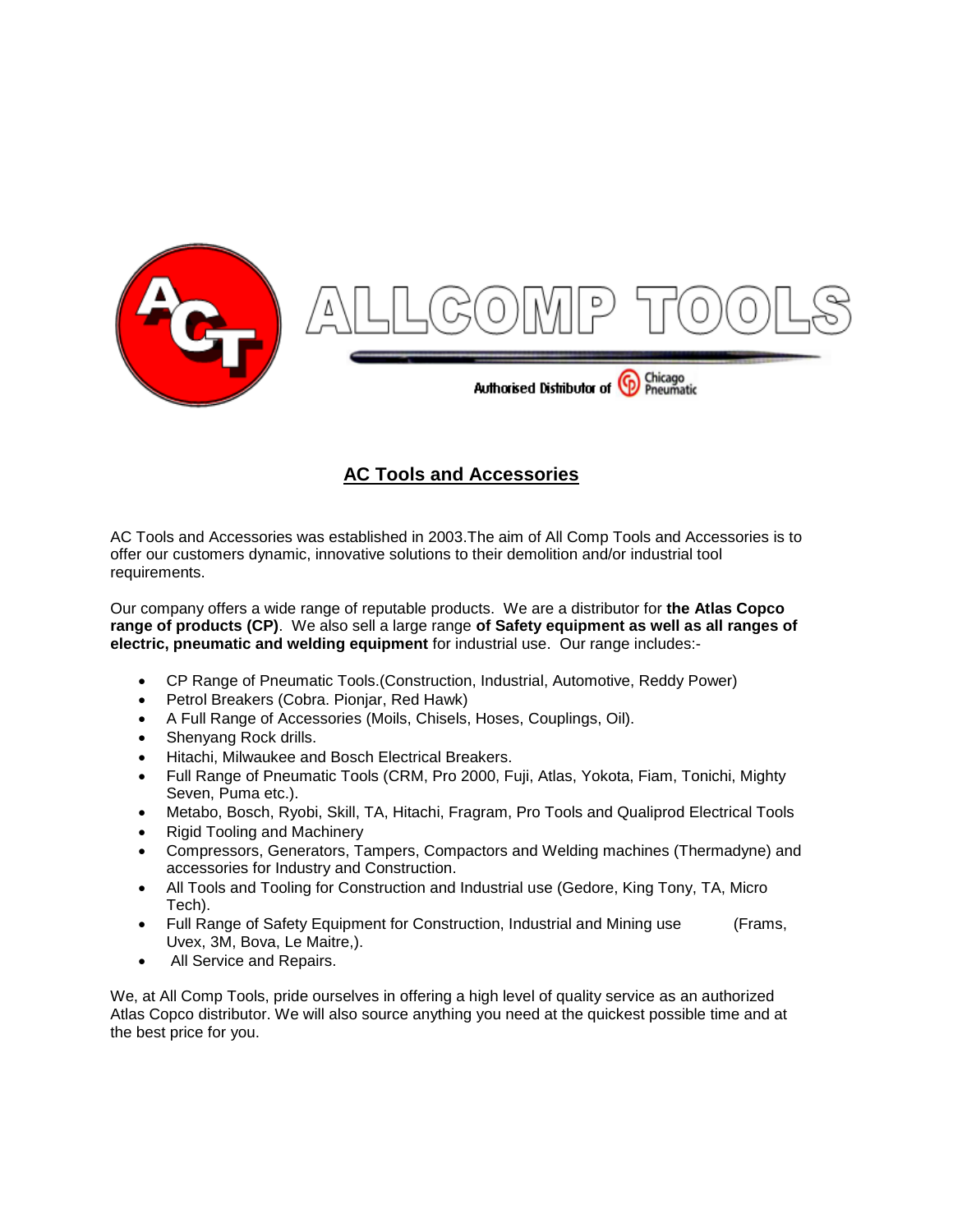## **Chicago Pneumatic Construction Tools**

These demolition tools are designed to deliver the power and durability necessary for a variety of construction and plant maintenance. They are robust and reliable.

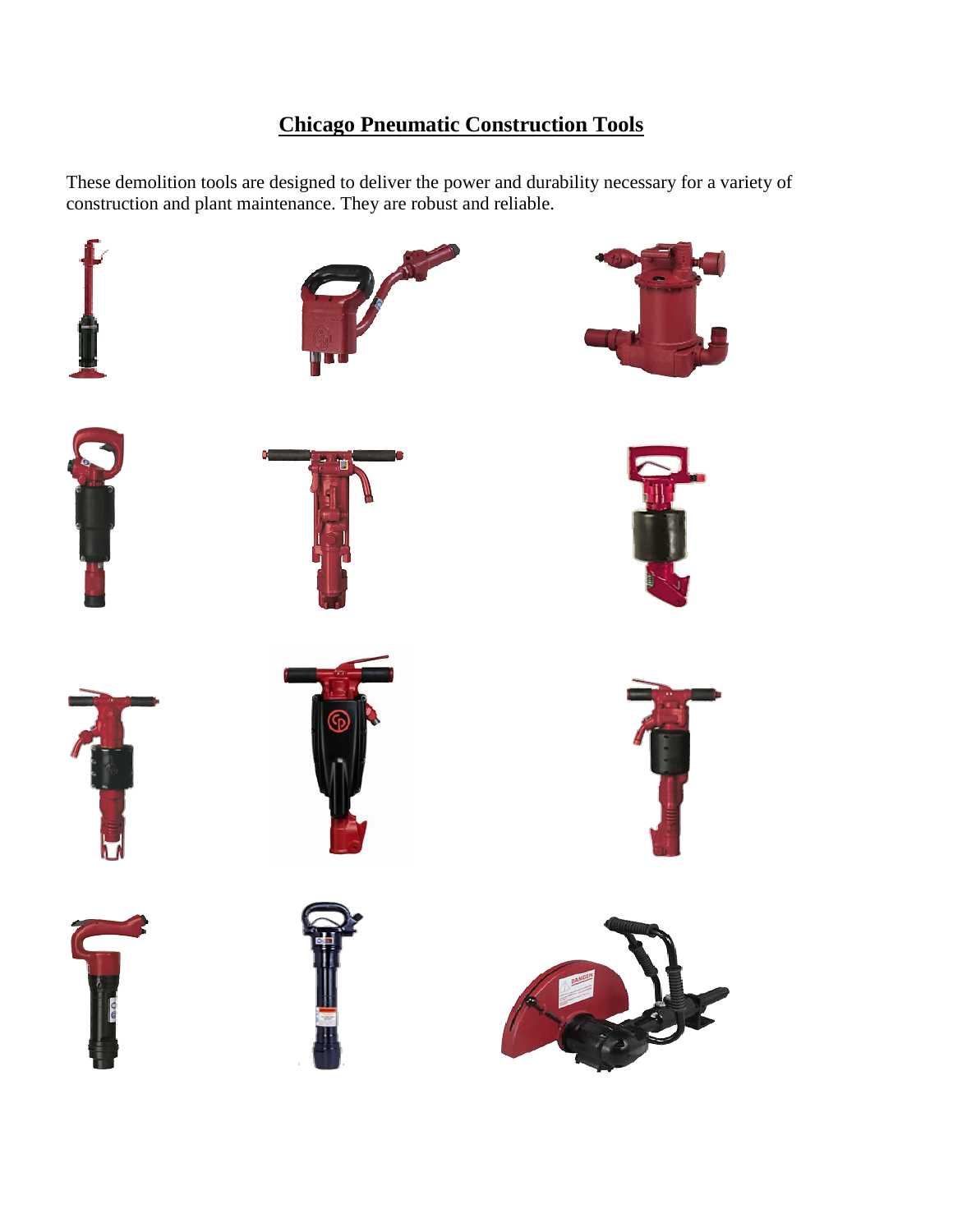# **Chicago Pneumatic Automotive Tools**

VEHICLE SERVICE TOOLS AND COMPRESSORS are for body shop applications and general vehicle repair.

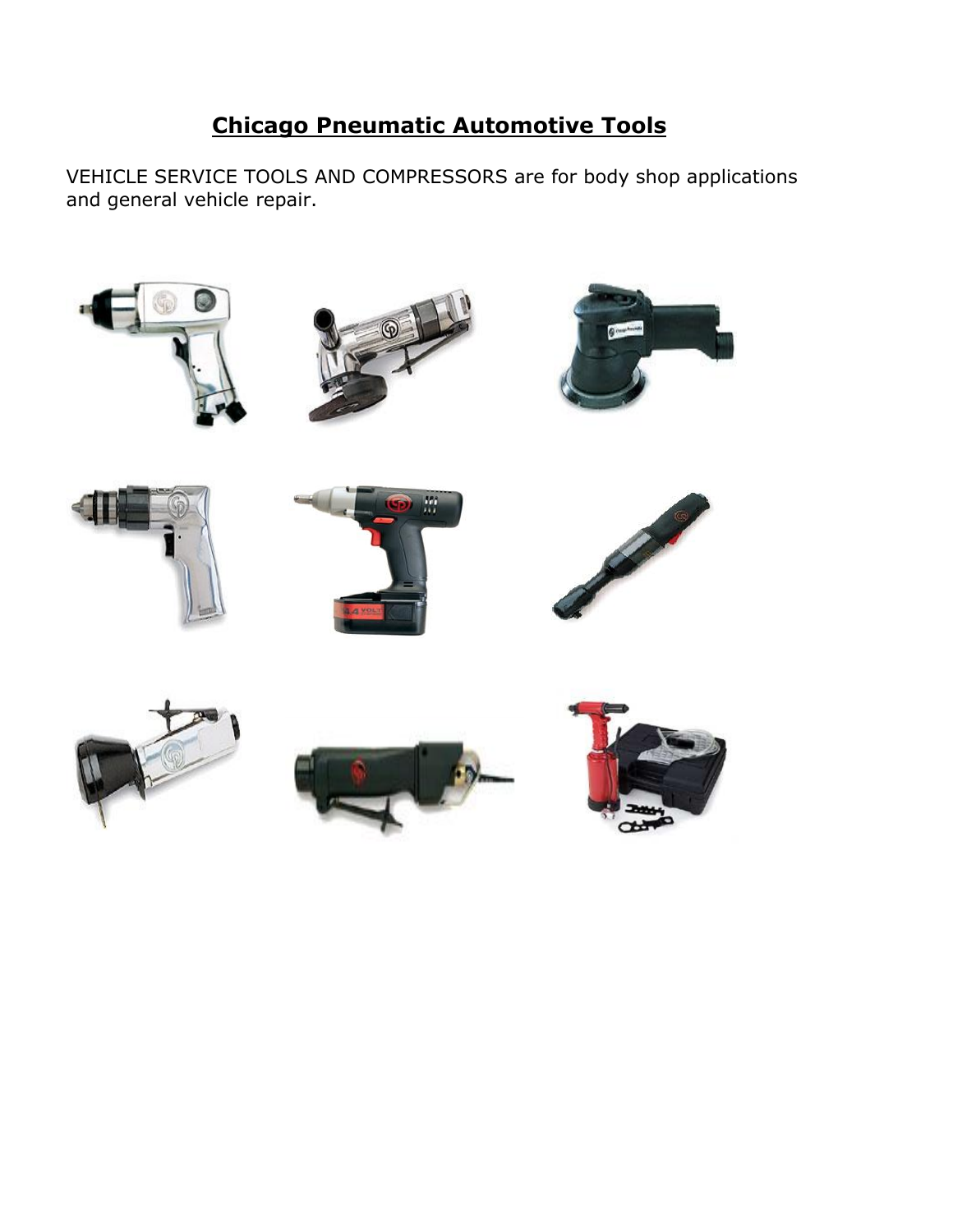# **Chicago Pneumatic Industrial Tools**

INDUSTRIAL TOOLS are suitable for high production rates such as those on production/ assembly lines, where high durability is required and the tools are used frequently.







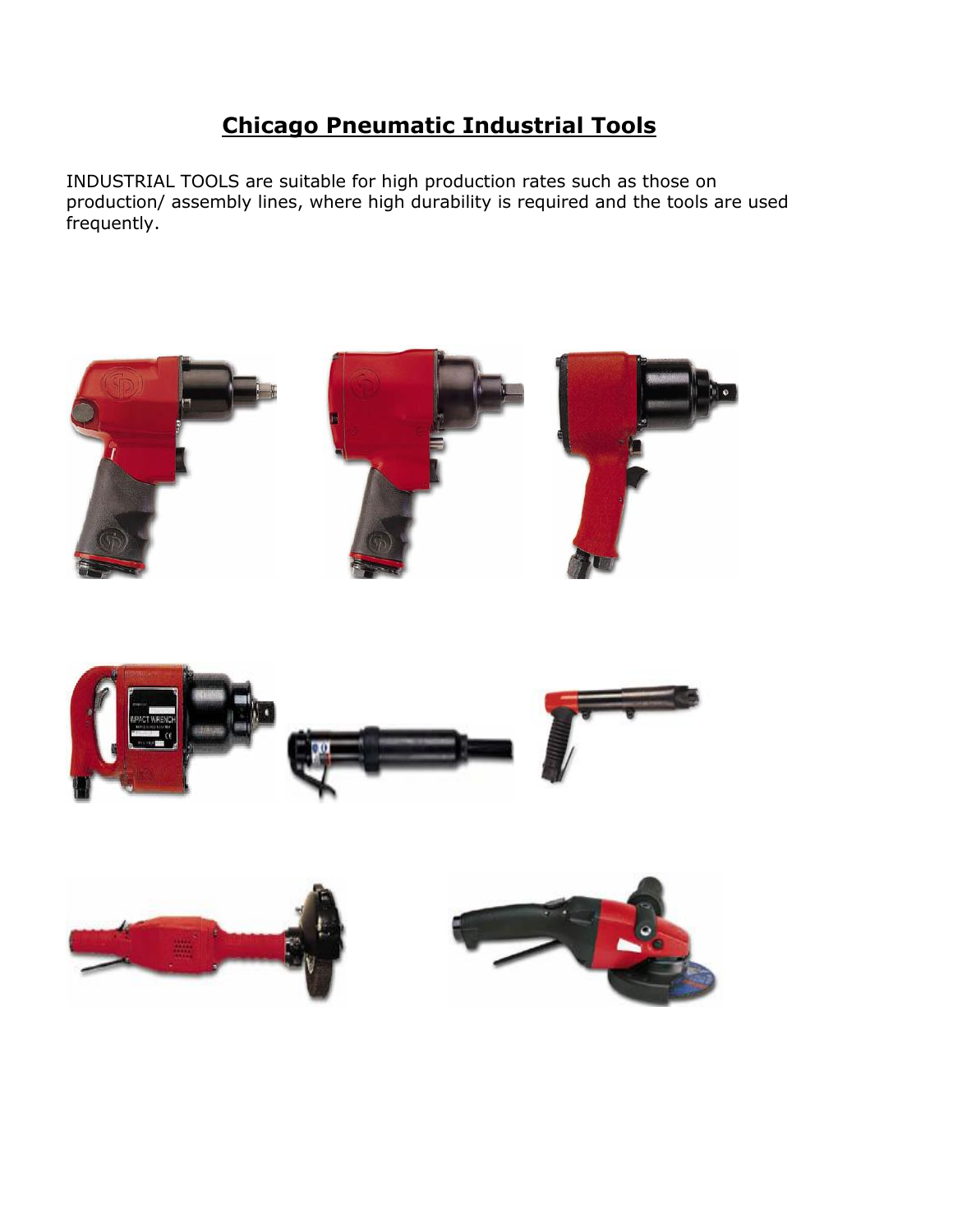### **Chicago Pneumatic RediPower Tools**

REDIPOWER TOOLS are suitable for MRO (Maintenance, Repair, Operations) applications where the tool is used intermittently for industrial maintenance or non-intensive production.

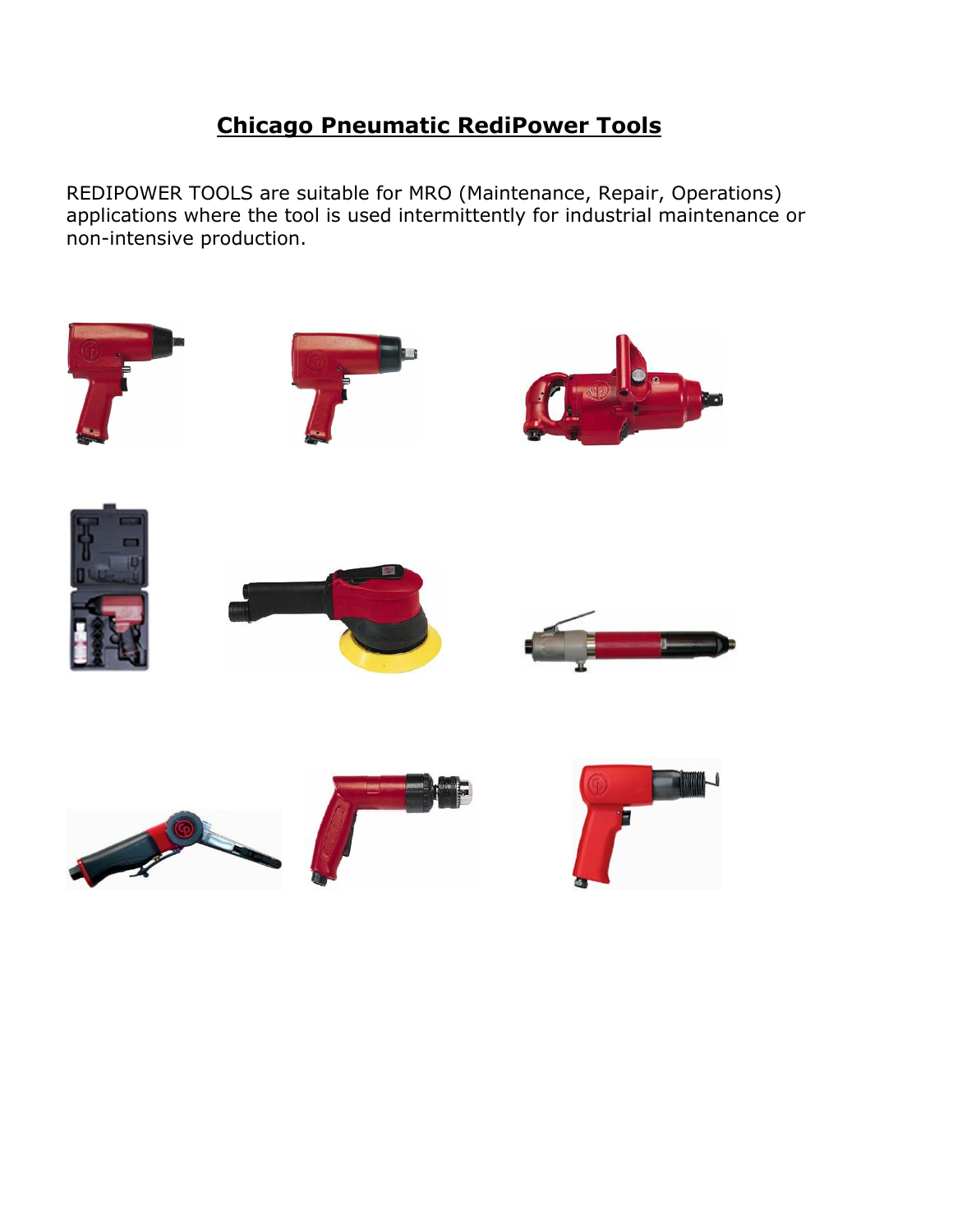#### **Miscellaneous Machinery and Equipment**

We also offer the Chicago Pneumatic Rig Mounted Hammer, Shenyang rock drills, Poker Vibrators, Generators, Welders, Water and Sludge Pumps, Petrol and Diesel Engines, Electrical Power tools, all General Tooling. We can also supply Toku, Fiam, Fuji, Tonichi, CRM.